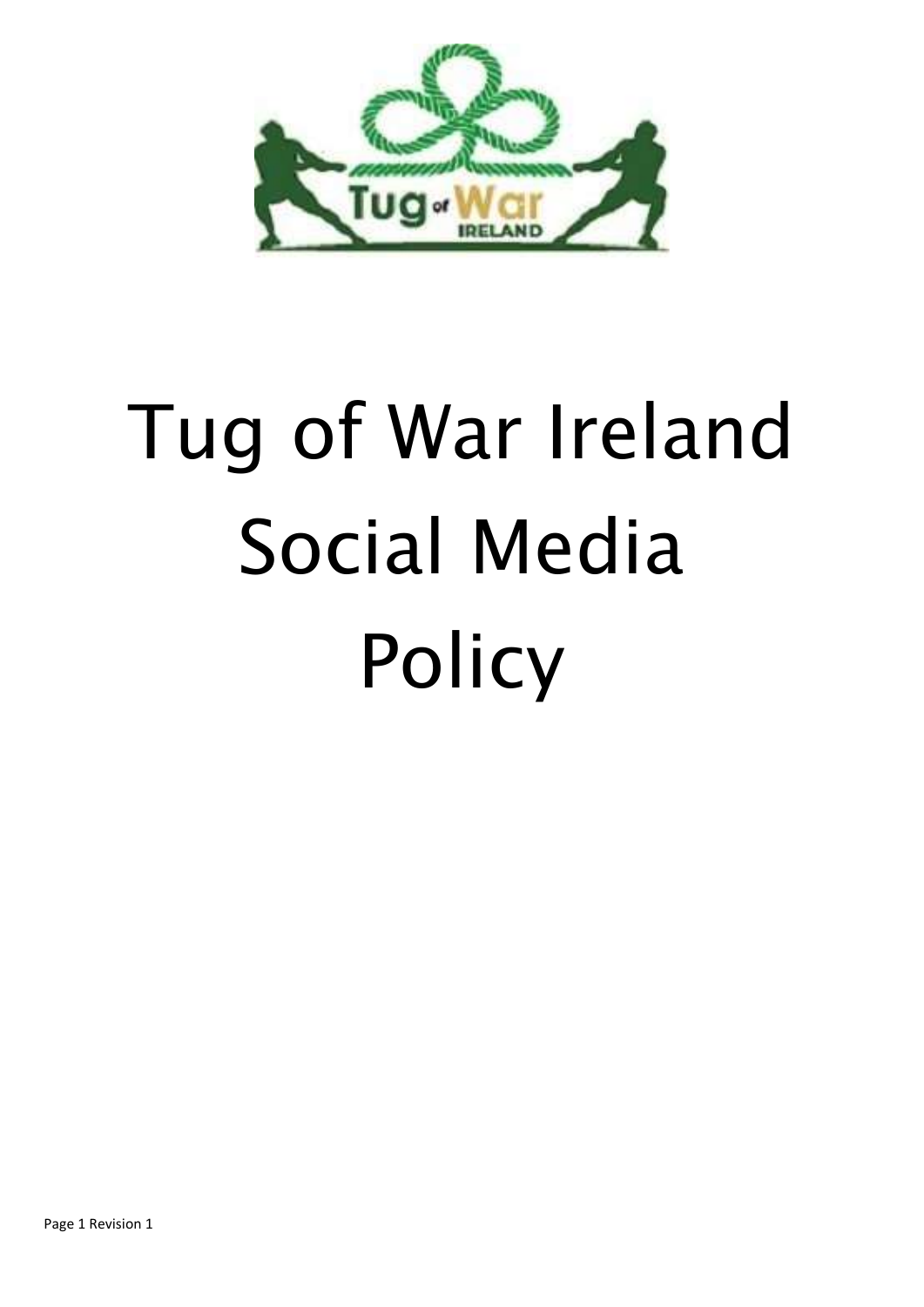| Revision     | Date       | <b>Amendments</b>      | <b>Approved by</b> |
|--------------|------------|------------------------|--------------------|
| $\mathbf{1}$ | 28.11.2021 | Introduction of policy |                    |
|              |            |                        |                    |
|              |            |                        |                    |
|              |            |                        |                    |
|              |            |                        |                    |
|              |            |                        |                    |
|              |            |                        |                    |
|              |            |                        |                    |
|              |            |                        |                    |
|              |            |                        |                    |
|              |            |                        |                    |
|              |            |                        |                    |
|              |            |                        |                    |
|              |            |                        |                    |
|              |            |                        |                    |
|              |            |                        |                    |
|              |            |                        |                    |
|              |            |                        |                    |
|              |            |                        |                    |
|              |            |                        |                    |
|              |            |                        |                    |
|              |            |                        |                    |
|              |            |                        |                    |
|              |            |                        |                    |
|              |            |                        |                    |
|              |            |                        |                    |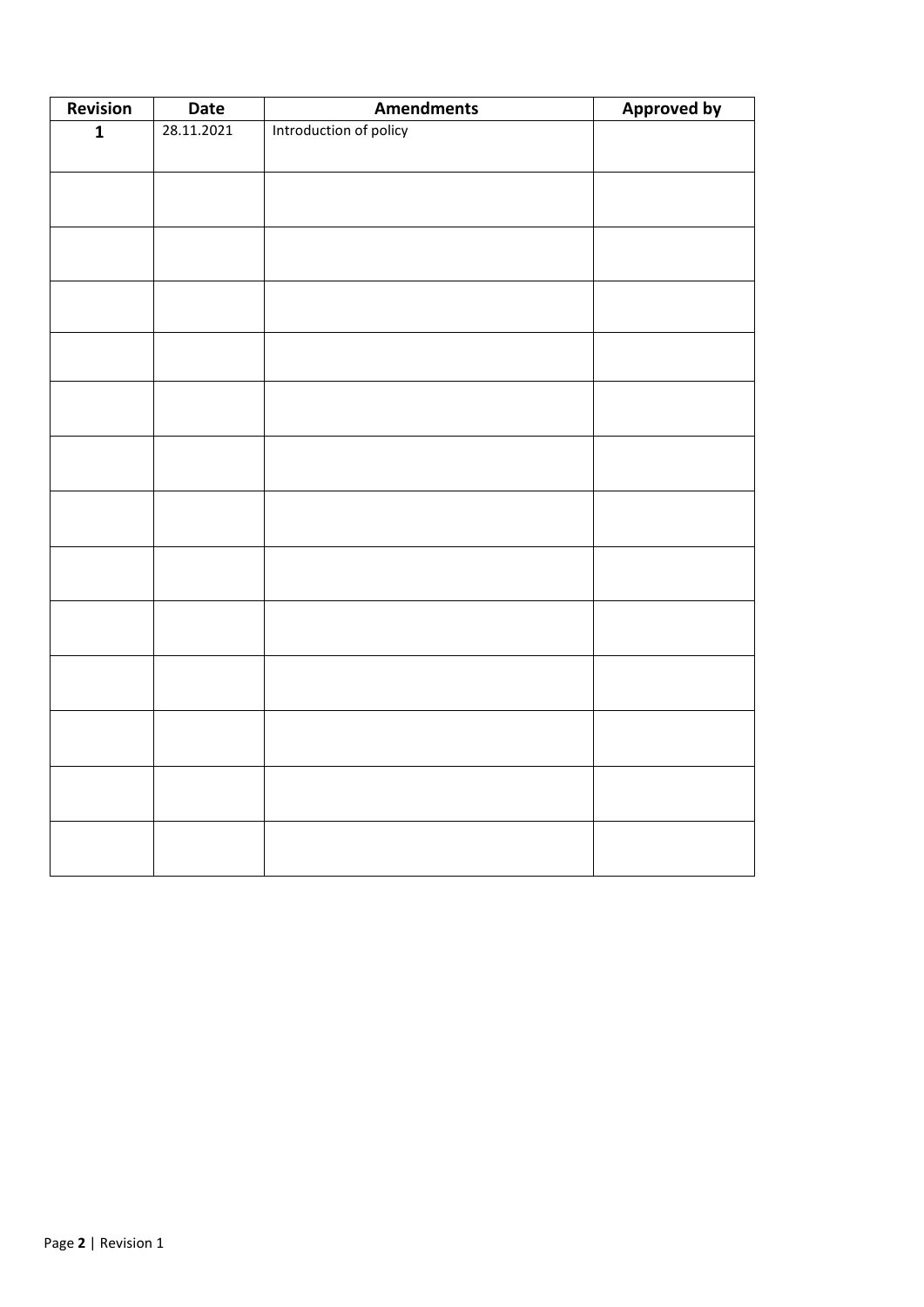# Tug of War Ireland **Members Social Media Policy**

# **Table of Contents**

| CONSIDERATION TOWARDS OTHER MEMBERS WHEN USING SOCIAL NETWORKING SITES 5 |
|--------------------------------------------------------------------------|
|                                                                          |
|                                                                          |
|                                                                          |
|                                                                          |
|                                                                          |
|                                                                          |
|                                                                          |
|                                                                          |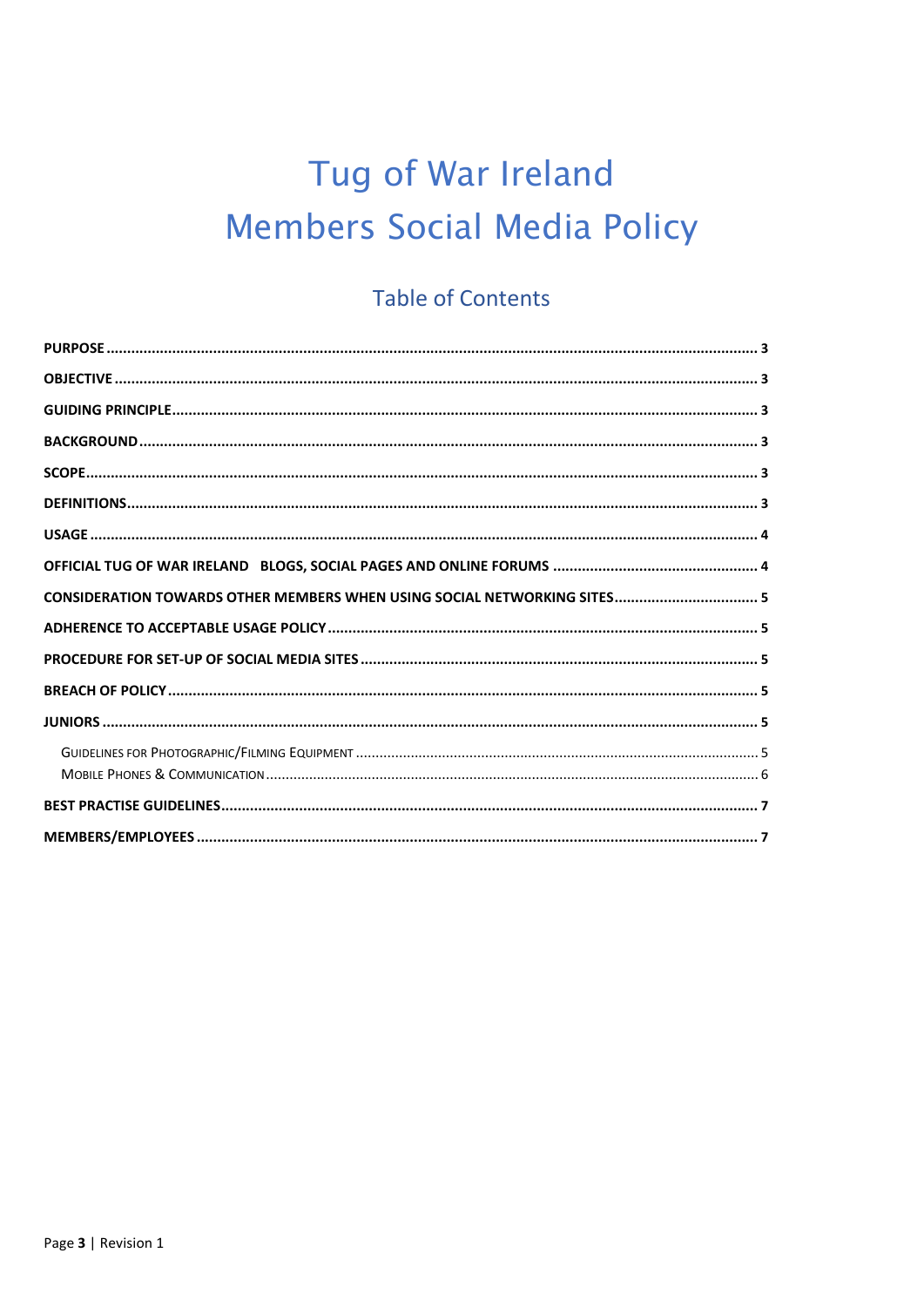#### **Purpose**

Social Media has presented organisations such as ours with new and welcome communication opportunities. However, it has from time to time also presented challenges. This policy sets out Tug of War Ireland's expectations on the use of social media platforms. It is in no way intended to restrict normal interaction between members but to ensure that the benefits of such a facility are realised and the negative outcomes minimised.

#### **Objective**

To ensure that members understand the guiding principles and terms of use of social media platforms used on behalf of Tug of War Ireland and to encourage the development of an understanding of both the benefits and constraints in using social media.

#### **Guiding Principle**

When any individual identifies their association with Tug of War Ireland they are expected to behave appropriately and in ways that are consistent with Tug of War Ireland values and policies.

# **Background**

The Internet provides many opportunities to communicate with other members and the community. Social media platforms provide the opportunity for members to inform the community of members activities. Members should be aware that the use of these platforms can also be abused and potentially damage the reputation of Tug of War Ireland; in extreme cases, this type of abuse can result in legal proceedings.

The web is not anonymous. Users of social media platforms should assume that all comments made by them will be traced back to them as individuals or to the organisation in general. When using social websites, members need to make a clear distinction between their activities as a member and their personal activities undertaken outside of Tug of War Ireland. The Internet is a fast-moving technology and it is impossible to cover all circumstances. This policy aims to provide guiding principles to help to exercise good judgment as well as providing specific detail on behaviour that must not be undertaken.

#### Scope

This policy covers all forms of social media and applies to Tug of War Ireland members when using any such media. It does not apply to personal use of social media websites when the member:

- Is not identifiable as a member of Tug of War Ireland.
- Makes no reference to Tug of War Ireland or issues relating to Tug of War Ireland.

#### **Definitions**

Tug of War Ireland Members - Club members, volunteers, employees and any individual authorised to represent Tug of War Ireland.

Use of Social Media Platforms - Any online activity where information is shared by an individual that might affect members of Tug of War Ireland.

It includes but is not limited to activities such as:

- Maintaining a profile page on one of the social or business networking sites (like LinkedIn, Facebook, Twitter, Instagram).
- Commenting on blog sites for personal or business reasons.
- Leaving product or service reviews on retailer sites, or customer review sites.
- Taking part in online votes and polls.
- Taking part in conversations on public and private web forums such as message boards or editing a Wikipedia page.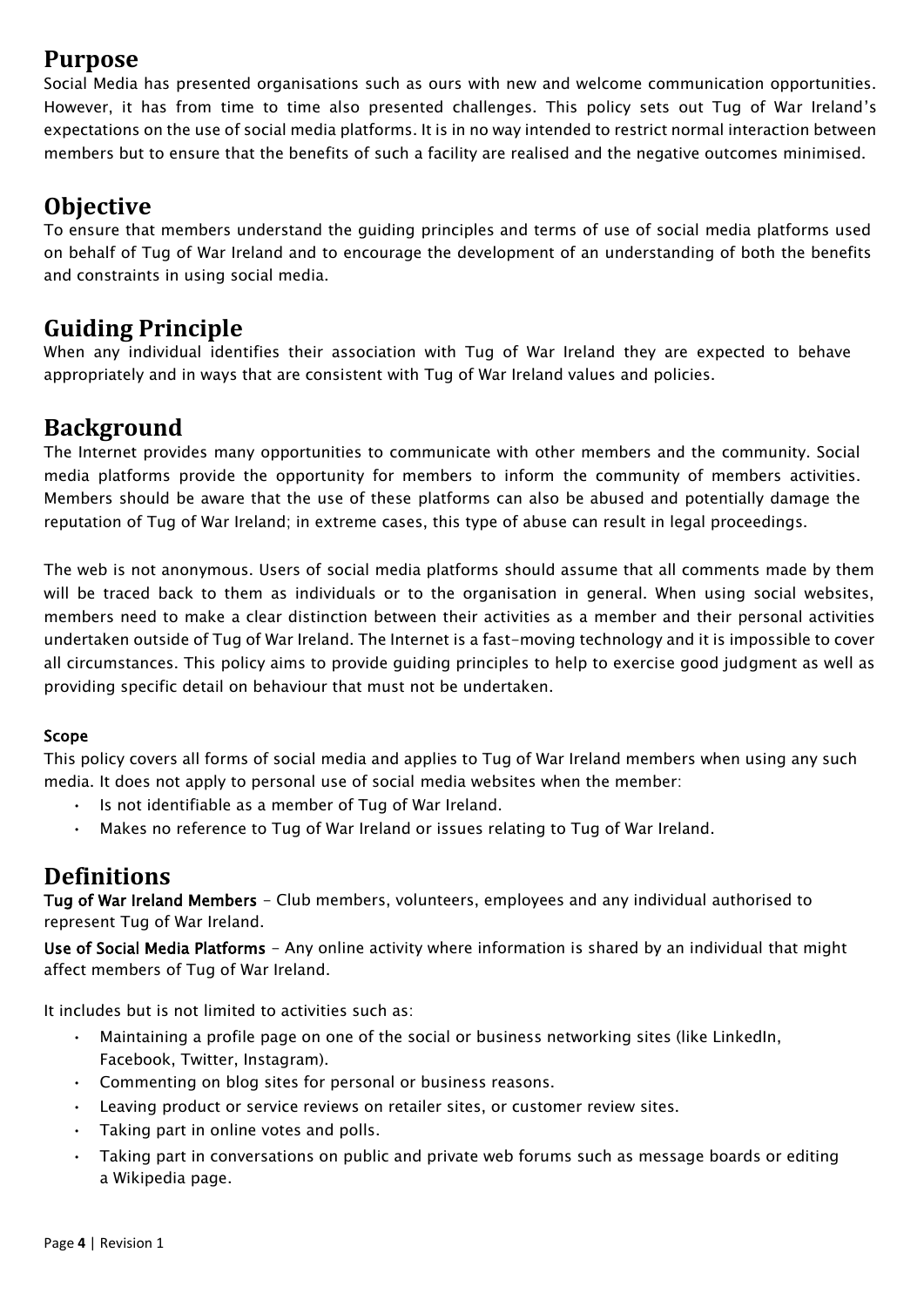# **Usage**

All current responsibilities of Tug of War Ireland members remain in force when using social media websites.

#### Online activity:

- Must not be used as a formal correspondence to the Committee(s) or Board. Please note that inappropriate correspondences will be removed. The Committee(s) and Board will not reply using social media. (If a member wishes to make a formal complaint about any issue, they should do so in writing through the appropriate channels).
- Must not interfere with Tug of War Ireland operational commitments.
- Must not use hostile or defamatory language; contain or link to libellous, defamatory or harassing content, including by way of examples, illustration or use of nicknames.
- Must not contain or link to pornographic or indecent content.
- Must not comment on or publish information that is confidential or proprietary to Tug of War Ireland.
- Must not disclose private or confidential information about Tug of War Ireland, it's members, guests, suppliers or employees.
- Must not bring the organisation into disrepute, pass judgment on Tug of War International Federation or other Tug of War Associations.
- Members may not use the Tug of War Ireland brand to endorse or promote any product, opinion, cause or political candidate. It must be abundantly clear to any other user that any opinions expressed by a member are personal opinions only and do not represent the views of Tug of War Ireland.

Tug of War Ireland members posting material to social networking sites shall adhere to the following best practice guidelines:

- Think twice before posting: Privacy does not exist in the world of social media. Consider what could happen if a post becomes widely known and how that may reflect both on the commenter and Tug of War Ireland. Search engines can turn up posts years after they are created, and comments can be forwarded or copied. If you wouldn't say it at a conference or to a member of the media, consider whether you should post it online.
- Strive for accuracy: Get the facts straight before posting them on social media. This is especially important if posting on behalf of Tug of War Ireland in any capacity.
- Secure permission: Only officers authorised to do so may speak on behalf of Tug of War Ireland. If you are posting material related to Tug of War Ireland or attempting to reflect the views of Tug of War Ireland, always consult with the Secretary of Tug of War Ireland first.
- Be respectful: Understand that content contributed to a social media site could encourage comments or discussion of opposing ideas. Responses should be considered carefully in light of how they would reflect on the person posting the message and/or Tug of War Ireland.
- Identify your views as your own: Once you are identified as a member online, it should be clear that the views expressed are your personal views and not necessarily those of Tug of War Ireland.
- Rules: Become familiar with the terms of service and policies of sites and networks in which you participate.

# **Official Tug of War Ireland blogs, Social Pages and Online Forums**

When using official Tug of War Ireland blogs, social pages and online forums, please be aware that, in addition to the responsibilities in relation to the general use of social media;

- Posts must not contain or link to pornographic or indecent content.
- Tug of War Ireland has the right to remove any content.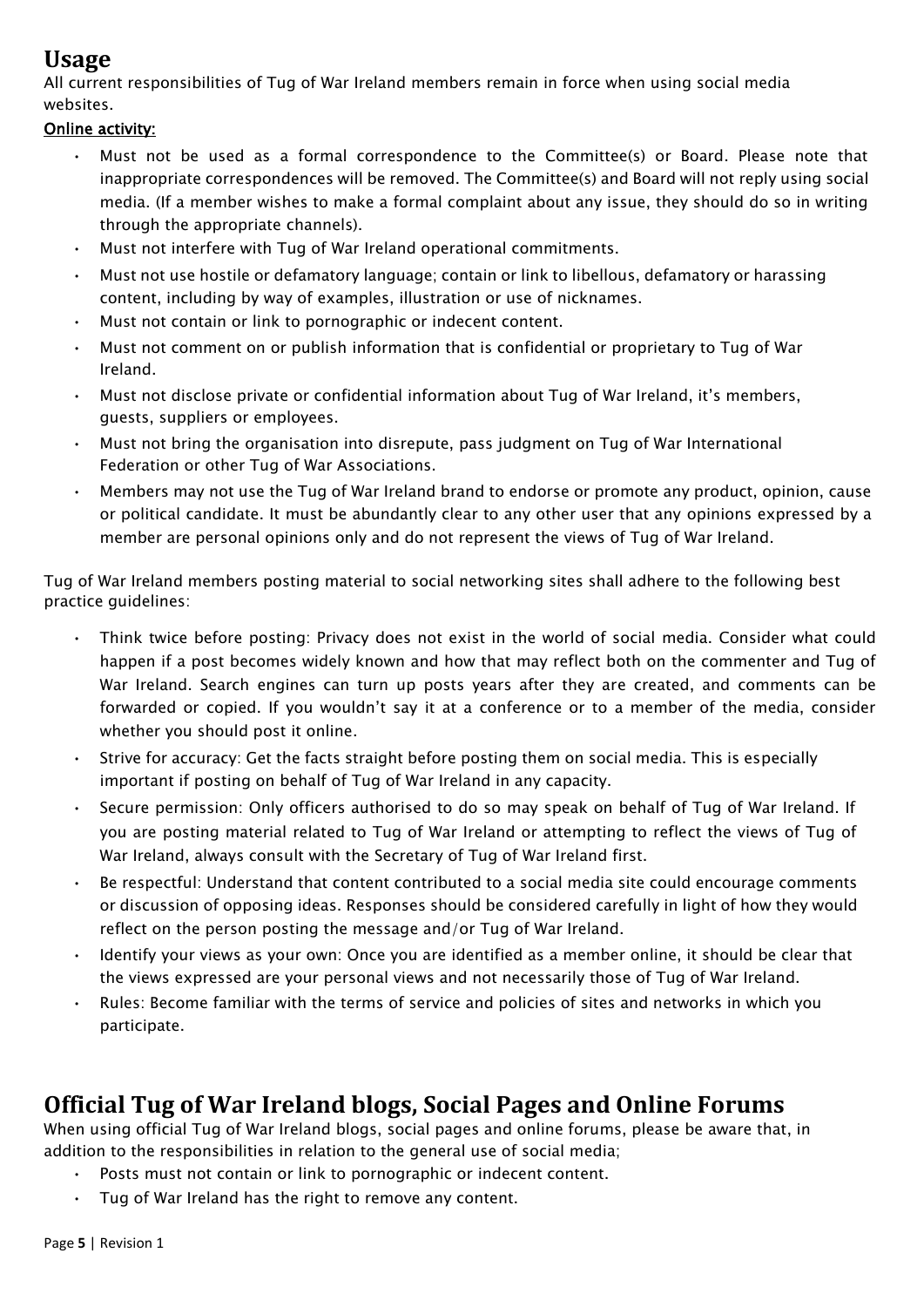- Members must not use Tug of War Ireland online pages to promote personal projects or opinions.
- All materials published or used must respect the copyright of third parties.

#### **Consideration towards other Members when using Social Networking sites**

Social media websites allow photographs, videos and comments to be shared with other users. It is not appropriate to share Tug of War Ireland -related information in unauthorised social media forums without approval from the Secretary of Tug of War Ireland

Members must be considerate to other members, employees and content about a member, employee or Tug of War Ireland must be removed when requested by the Member, employee or the Tug of War Ireland. Under no circumstance should offensive comments be made about Tug of War Ireland members and employees online. Any member found to be (or associated with) posting negative, obscene, false or defamatory comments of any nature on Facebook, Twitter or any other social media site or on the internet in general may face disciplinary procedures.

#### **Adherence to Acceptable Usage Policy**

The Administration (Board) has responsibility, in managing/moderating all social media communities/sites relating to Tug of War Ireland, to ensure that the acceptable usage policy is adhered to.

- Posts that should be deleted include but are not limited to: off-topic posts, spam, spam links, abusive posts, and expletive and hate language.
- Serious misinformation posted within the community should be corrected (and if it is defamatory, deleted).
- Users are required to register on the social media site; posts cannot be added by "anonymous" users. This can reduce spam and abusive comments, and in some cases, means Tug of War Ireland could hand over details in the event of litigation.
- If a user contests the decision to delete a comment, or block them, the Administration should not enter into a discussion within the thread itself, but move the discussion elsewhere e.g. via email.

# **Procedure for Set-Up of Social Media Sites**

In line with all other communications, all social media presences set up on behalf of Tug of War Ireland must be approved by the Board of Tug of War Ireland.

Objectives must be outlined and set up is not permitted until full approval has been granted.

#### Breach of Policy

A breach of this policy may result in disciplinary action as outlined in Tug of War Ireland Constitution.

# **Juniors**

#### *Guidelines for Photographic/Filming Equipment*

Juniors have a right to privacy and therefore their consent should be sought in relation to the use of personal data including images. Parental consent should also be sought, and Tug of War Ireland should receive signed permission from the junior Member parents or guardians for the recording of photographic and recorded images etc as part of the player's application process. Information should also be provided as to how and for what purpose images will be used. Be aware that refusal of consent should not in any way limit a junior's participation in activities.

Page **6** | Revision 1 Tug of War Ireland will take all necessary steps to ensure that young people are protected from the inappropriate use of their images in resource and media publications, on the internet and elsewhere. This is not to avoid parents/guardians taking photographs of their children but to ensure that best practice is put in place wherever and whenever photographs and recorded images are taken and stored.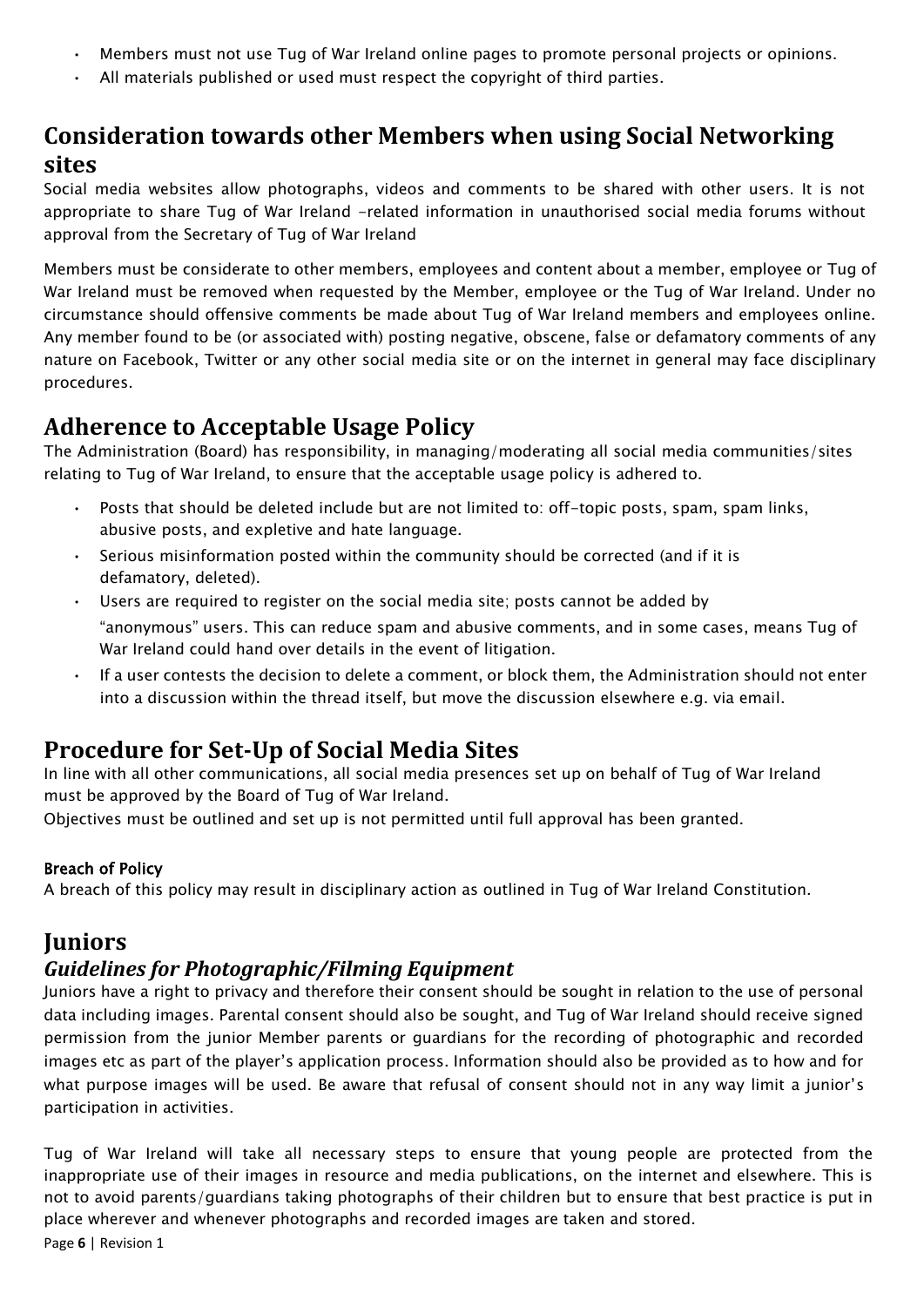It should be noted that having photographic and filming guidelines is not about preventing pictures being taken, but rather to ensure that only those who have a right to take photographs do so. These safeguards should still permit and facilitate the recording of relevant and suitable materials, should allow us to photograph the enjoyment gained by participating. A common-sense approach is required when deciding on what may or may not be appropriate to publish or record.

The key concerns regarding the use of images and photographs of juniors relate to:

- The possible identification of juniors when a photograph is accompanied by personal information and its inappropriate use thereafter.
- The inappropriate use, adaptation or copying of images for use in child pornography or illegal website.
- The taking of inappropriate photographs or recorded images of juniors.

When using photographs of Juniors, Tug of War Ireland will:

- Inform junior and parents that a photographer may be in attendance at an event and ensure they consent to both the taking and publication of films or photographs.
- Ask for parental permission to use the members image and consult with the member about its usage.
- Ensure the content of the photograph focuses on the sport of Tug of War not on a particular junior.
- Not approve/allow photo sessions outside the events or at a Junior's home.

It should be noted that Tug of War Ireland has no influence on what photographs may be taken and published in local or national newspapers as such photography is covered by a different set of guidelines. Should Tug of War Ireland ever be unhappy with the publication of such photographs or images, it can be addressed with the individual newspaper or the Press Council of Ireland and the Office of the Press Ombudsman. Photography and the recording of images in a public place do not generally require explicit or prior consent. However, if an event e.g. is taking place, involving juniors, in a public, private or local authority area, authorised personnel are entitled to request a person to desist from taking photos if you feel that such action or photography may be inappropriate. In general, individual juniors should not be identified with the exception being when they are being publicly acknowledged (e.g. an award or achievement), for which prior consent has been given.

#### *Mobile Phones & Communication*

Communicating with junior members, coaches and mentors should never place themselves in a compromising position by texting or communicating via social media sites with minors. All such communications regarding Tug of War Ireland activities should be sent via the parents or guardians of the junior, unless otherwise agreed with the parents/guardians, in writing.

In general, the following should apply when communicating with juniors:

- Use group texts or emails for communication among athletes and teams and inform parents of this at the start of the season, tournament or event. Any exception to this form of group texting can only be proceeded with following permission from parents/guardians.
- Do not communicate individually by text/email sites with juniors.
- Do not engage in communications with juniors via social network sites.